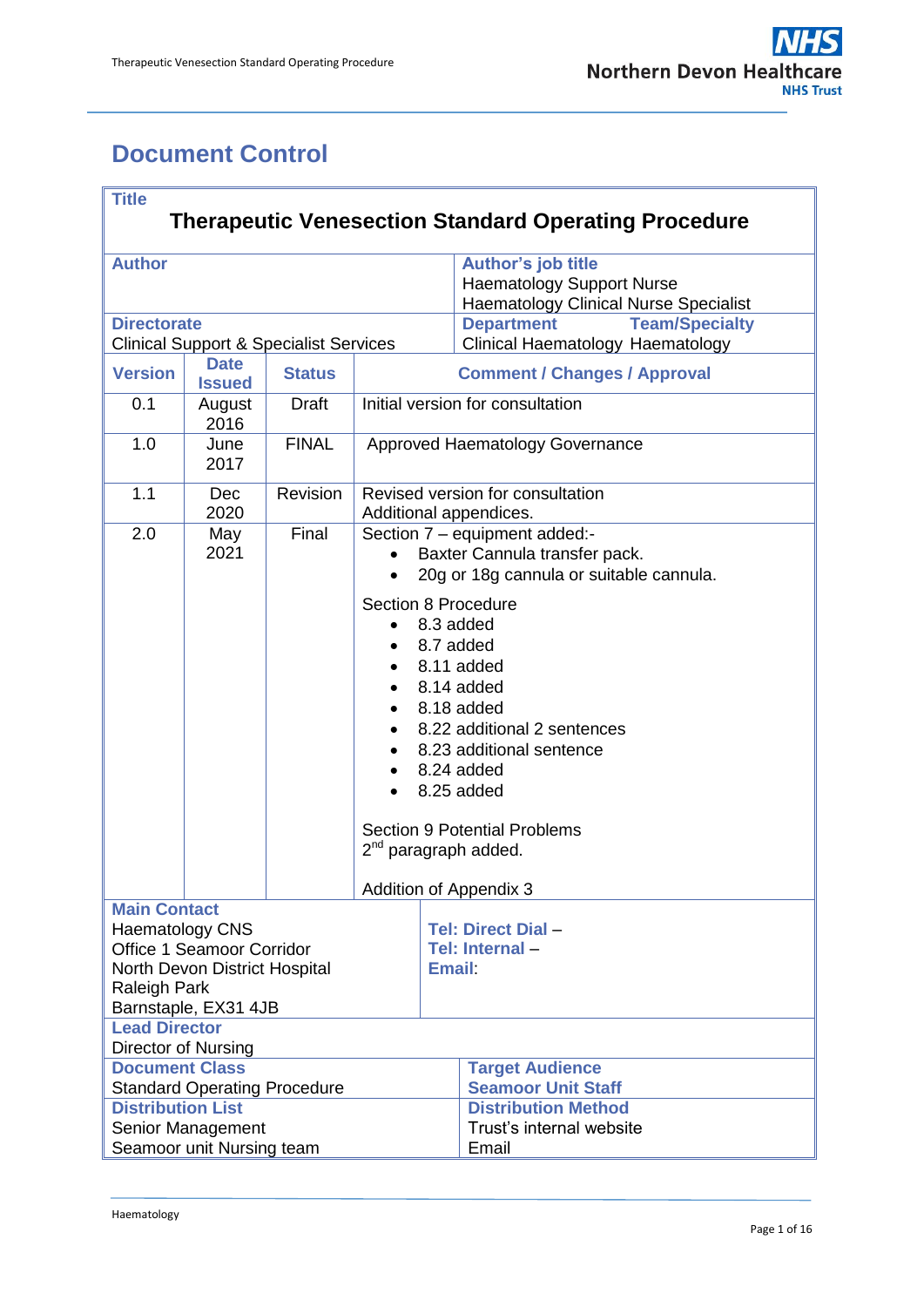| <b>Superseded Documents</b>                                            |                    |                                                |                                                 |  |
|------------------------------------------------------------------------|--------------------|------------------------------------------------|-------------------------------------------------|--|
| <b>Issue Date</b>                                                      | <b>Review Date</b> |                                                | <b>Review Cycle</b>                             |  |
| May 2021                                                               | May 2024           |                                                | Three years                                     |  |
| <b>Consulted with the following</b>                                    |                    | <b>Contact responsible for implementation</b>  |                                                 |  |
| stakeholders: (list all)                                               |                    | and monitoring compliance:                     |                                                 |  |
| Head of Learning &                                                     |                    | <b>Haematology CNS</b>                         |                                                 |  |
| Development                                                            |                    |                                                | <b>Education/ training will be provided by:</b> |  |
| All users of this document<br>$\bullet$                                |                    | <b>Haematology CNS</b>                         |                                                 |  |
| <b>Approval and Review Process</b><br><b>Haematology Governance</b>    |                    |                                                |                                                 |  |
| <b>Local Archive Reference</b>                                         |                    |                                                |                                                 |  |
| G:\Cancer services                                                     |                    |                                                |                                                 |  |
| <b>Local Path</b>                                                      |                    |                                                |                                                 |  |
| Haematology- Haematology Nurses - Policies                             |                    |                                                |                                                 |  |
| <b>Filename</b>                                                        |                    |                                                |                                                 |  |
| Venesection SOP 2020 V 1.2                                             |                    |                                                |                                                 |  |
| <b>Policy categories for Trust's internal</b>                          |                    | <b>Tags for Trust's internal website (Bob)</b> |                                                 |  |
| website (Bob)                                                          |                    | Venesection                                    |                                                 |  |
| <b>Cancer services</b>                                                 |                    |                                                |                                                 |  |
| Any revision to an NHSLA document requires the agreement of the Senior |                    |                                                |                                                 |  |
| <b>Governance Manager (Compliance)</b>                                 |                    |                                                |                                                 |  |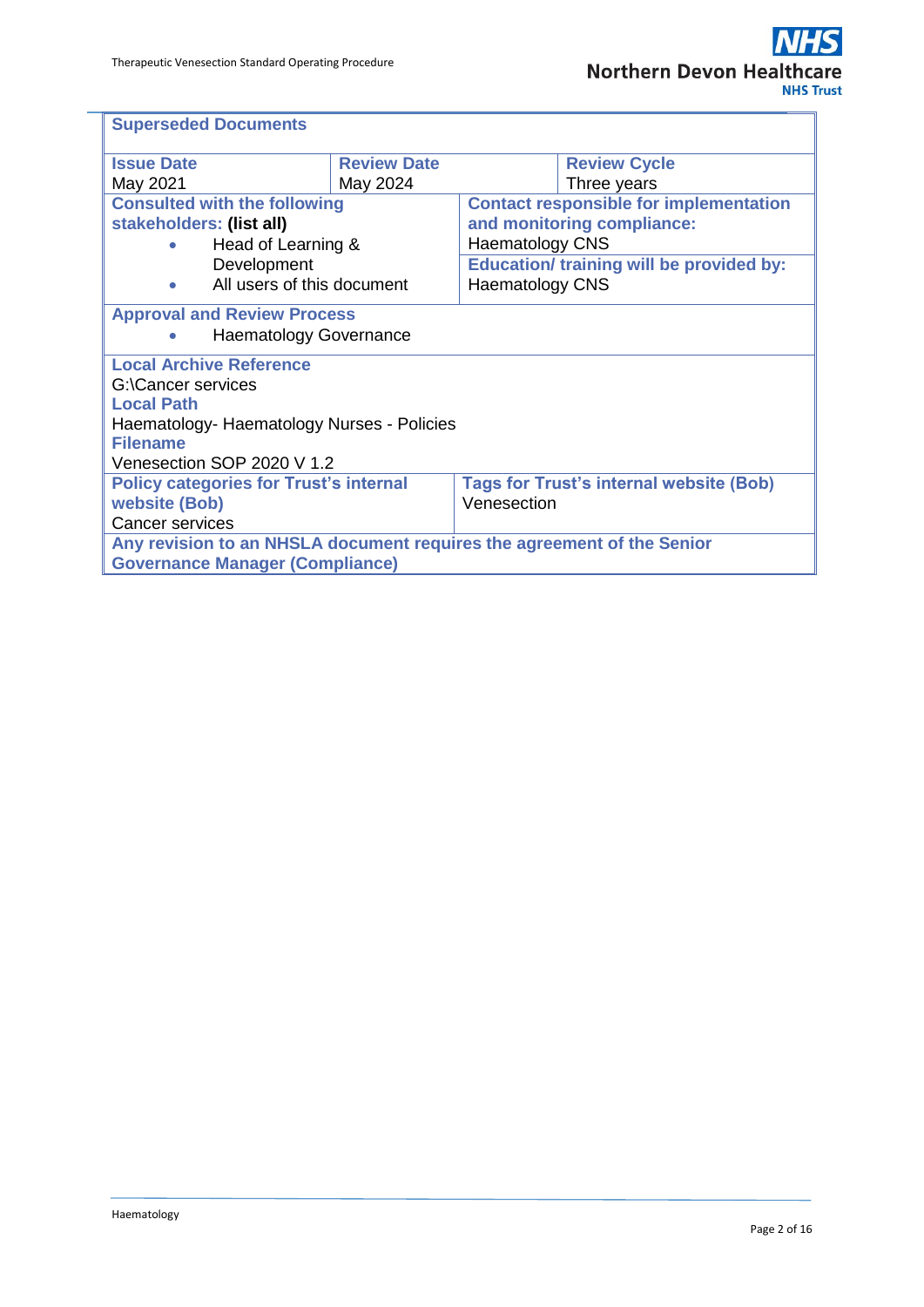

### **CONTENTS**

| 1.                                              |  |
|-------------------------------------------------|--|
| 2.                                              |  |
| 3.                                              |  |
| 4.                                              |  |
|                                                 |  |
| 6.                                              |  |
|                                                 |  |
| 8.                                              |  |
| 9.                                              |  |
|                                                 |  |
|                                                 |  |
|                                                 |  |
|                                                 |  |
| Appendix 3: ASSESSMENT OF CLINICAL COMPETENCY13 |  |
|                                                 |  |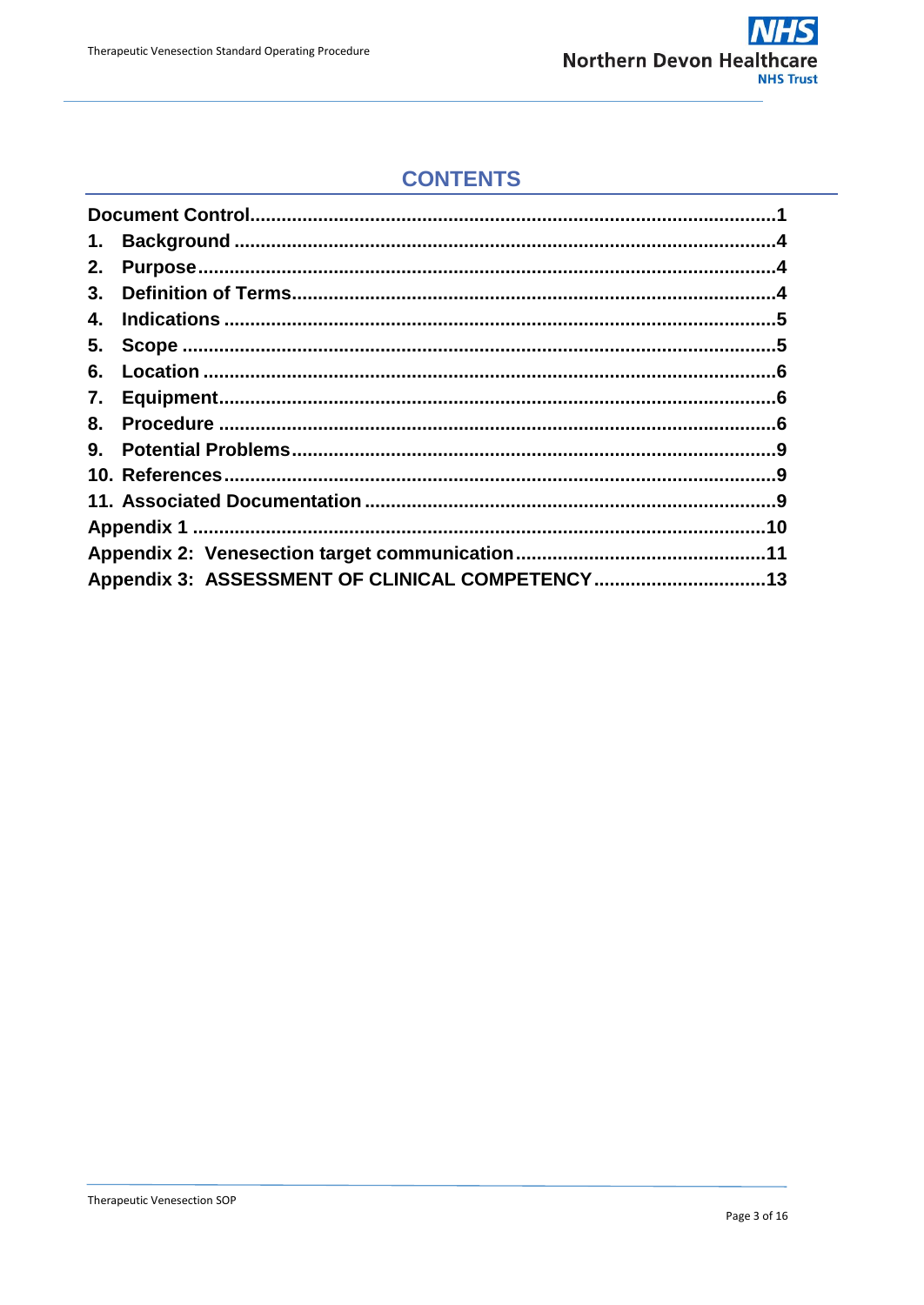## <span id="page-3-0"></span>**1. Background**

- **1.1.** Therapeutic venesection of 500ml of blood from adults may be required in the following circumstances:-
	- Control of Polycythemia Rubra Vera (PRV)
	- Management of Haemochromatosis
	- Treatment of Porphyria Cutanea Tarda
	- Treatment of transfusion related Iron overload.

#### <span id="page-3-1"></span>**2. Purpose**

- **2.1.** The Standard Operating Procedure (SOP) has been written to:
	- Identify the procedure for the assessment and delivery of Therapeutic Venesection within the Seamoor Unit, other NDDH wards and NDDH community hospitals.
	- Improve personal care for the patient and reduce the risks associated with poor Therapeutic Venesection care.

## <span id="page-3-2"></span>**3. Definition of Terms**

- **3.1. Polycythemia Rubra Vera**. Is an acquired disorder of the bone marrow that causes the overproduction of red blood cells. It is a rare disease that occurs more frequently in men than women, and rarely in patients under 40 years old. It is not known what causes polycythemia vera
- **3.2. Haemochromatosis** is a genetic disorder of iron metabolism very common in those of Celtic, Anglo and Northern European descent. Absorption of iron through the intestine is uncontrolled even when body saturation levels have been reached - the excess iron is very toxic to body organs. The consequences do not occur until this has been happening for several years.
- **3.3. Porphyria Cutanea Tarda** The porphyrias are a group of diseases in which there is a defect somewhere in the complex chain of chemical steps that are required for the synthesis of the molecule known as haem. The lack of this enzyme causes a build-up of porphyrins in the blood and skin. These react with light, making the skin fragile and easily blistered. Some people are born with the condition, but in the majority it appears later in life, having been caused by a toxin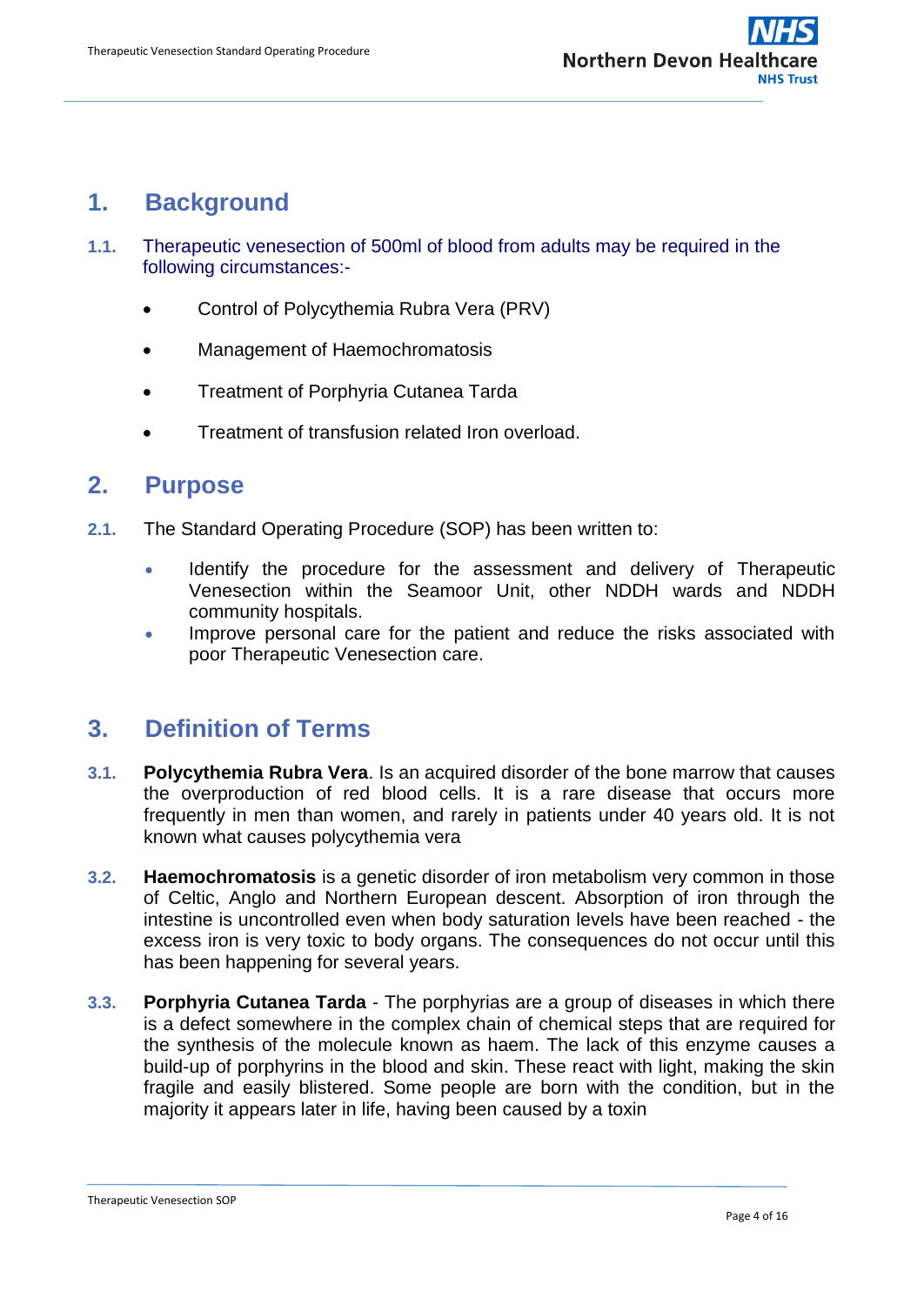**3.4. Transfusion related Iron overload** - For previously heavily transfused patients who as a result have an elevated ferritin level which could affect long term health. This group of patients must now have normal bone marrow function. e.g. post Bone Marrow Transplantation or intensive treatment for Acute Leukaemia's.

## <span id="page-4-0"></span>**4. Indications**

- **4.1. PRV** venesection is used to lower the haematocrit levels to between 0.45 0.47 and reduce the risk of thrombosis. Initially this may necessitate weekly venesections in order to bring the haematocrit down to a safe level. Subsequently less frequent venesections will maintain a satisfactory haematocrit. Progress is monitored with a blood count prior to each procedure.
- **4.2. Haemachromatosis**  venesection is used to reduce the excessive iron levels. Normal levels are dependent on the patient, some patients target range is a Ferritin of below 50 and others are between  $50 - 100$ , if the patient's Ferritin is at 75 or above they should be offered a venesection. It may take weekly venesections for up to 2 years to reduce levels to normal. Progress is monitored with a blood count prior to each procedure, when the Ferritin is stable the levels can be checked every 3 months.
- **4.3. Porphyria Cutanea Tarda** venesection is used to reduce ferritin levels and reduce the photosensitive blistering skin rash. Weekly to fortnightly venesections will be required, a blood count prior to each procedure and a ferritin check every 3 months.
- **4.4. Transfusion related iron overload** The frequency of venesections and target ferritin level will be determined on an individual basis by the consultant managing the patient.

## <span id="page-4-1"></span>**5. Scope**

- **5.1.** This Standard Operating Procedure (SOP) relates to the following staff groups who may be involved in the assessment and delivery of Therapeutic Venesection on the unit:
	- Registered nurses
	- Health Care Assistants
- **5.2.** Registered nurses and health care assistants who are competent in Therapeutic Venesection by the Haematology Department should assess the patients need for Therapeutic Venesection and make an informed decision as to whether a referral to the Haematology department is necessary.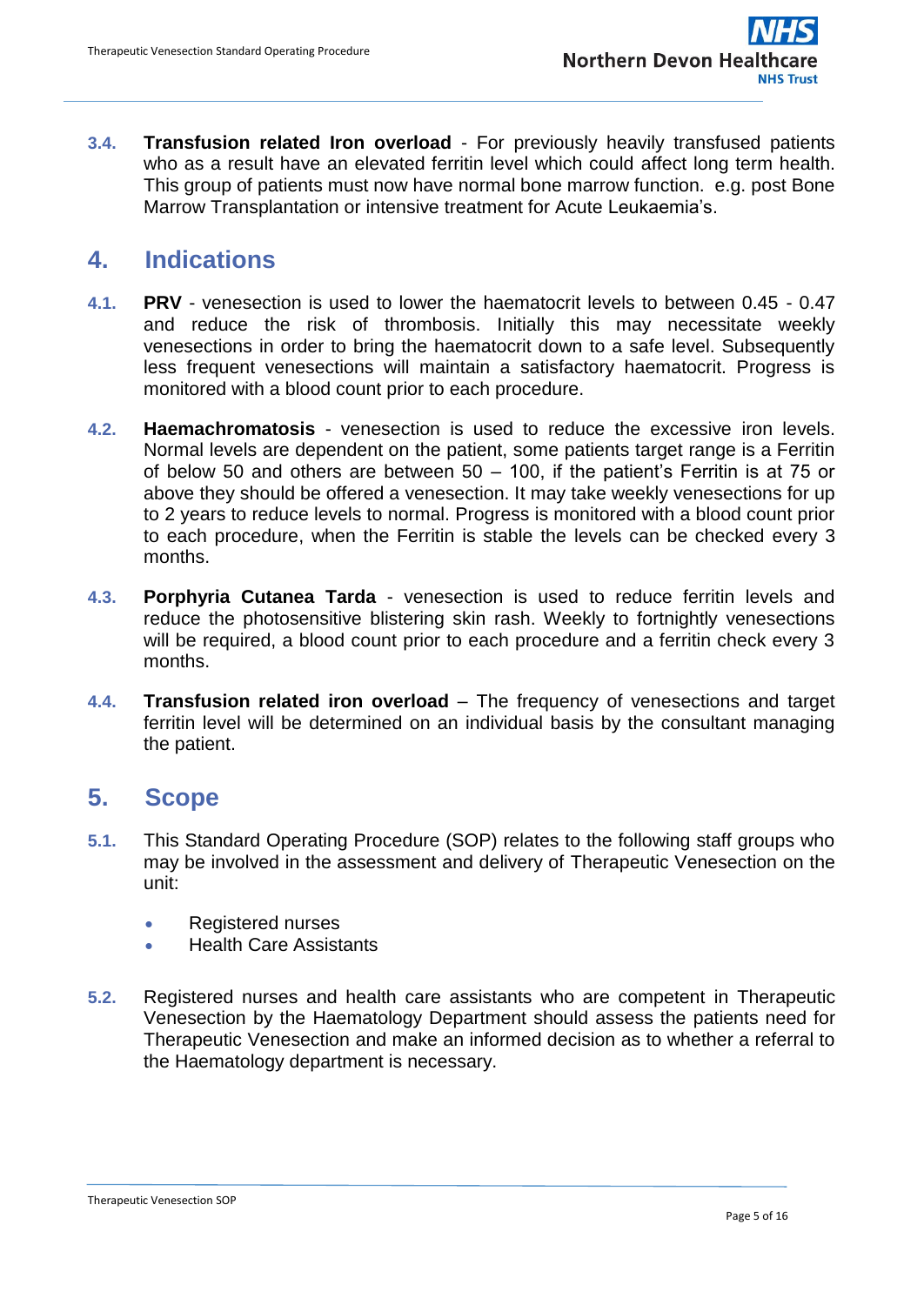### <span id="page-5-0"></span>**6. Location**

- **6.1.** This Standard Operating Procedure Therapeutic Venesection can be implemented in the Seamoor Unit and other wards at NDDH, it can also be implemented within the NDHT community hospitals.
- **6.2.** Staff undertaking this procedure must be able to demonstrate continued competence as per the organisations policy on assessing and maintaining competence.

## <span id="page-5-1"></span>**7. Equipment**

- Baxter PL146 Transfer pack with 16G needle.
- **Baxter Cannula transfer pack.**
- 20g or 18g cannula or suitable cannula.
- Medi swabs
- Sphygmomanometer
- Gauze
- Tape
- Relevant blood bottles for Full blood count and Ferritin (if necessary).
- Sharps bin

#### <span id="page-5-2"></span>**8. Procedure**

- **8.1.** This procedure may be performed by Registered Nurses and Senior Healthcare Assistants who have undertaken the venepuncture competency and who are performing within their competency level.
- **8.2.** Review the patient's notes or EPRO, to find the consultants request for frequency of venesections and what maintenance levels are required, these will depend on what condition the patient is being treated for.
- **8.3.** Ensure the patients Venesection target communication sheet is up to date.
- **8.4.** Check the most recent blood test results to ensure the levels require intervention blood results must be within the last 2 weeks. Assess the condition of the patient, any past medical history including any previous reactions during venesection as they may need fluid replacement during and after the procedure, or medications which could affect the procedure e.g. Beta Blockers.
- **8.5.** Provide information and obtain consent from the patient.
- **8.6.** Check patients' identity against the notes.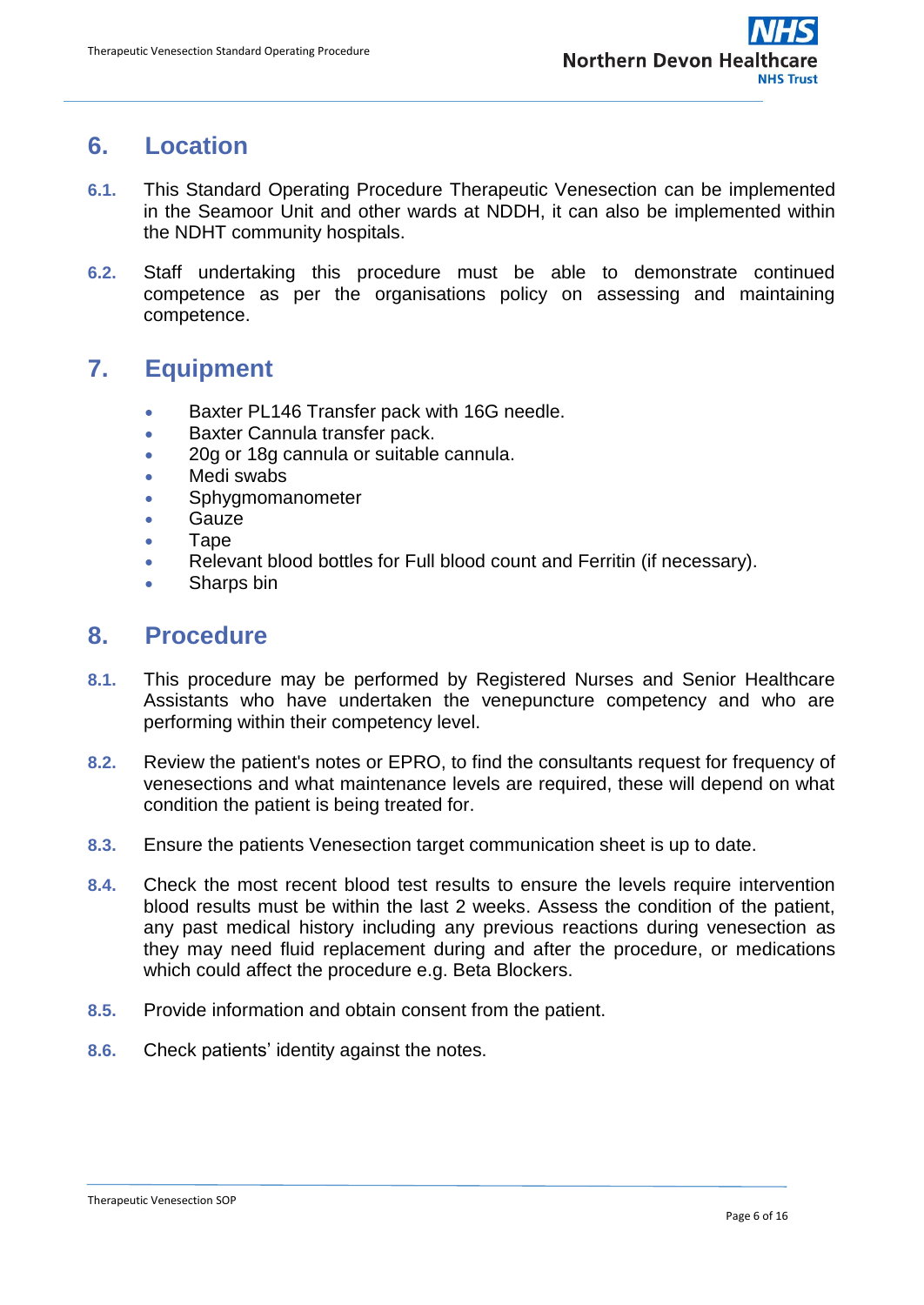- **8.7.** Position the patient on a bed or couch with their arm extended straight and supported on a pillow. Record all vital signs as a baseline.
- **8.8.** Into a clean tray open the venesection pack with the 16g needle and clamp both clamps. Snap the valve at the opening to the sampling pouch. If a cannula is needed, select an appropriate vein and cannula and open the cannula and cannula venesection pack into a clean tray.
- **8.9.** Apply sphygmomanometer cuff to arm which will be used, and inflate to 40- 60mmHg
- **8.10.** Select large stable vein suitable for 16G needle generally the Median basilica or cephalic veins in the antecubital fossa.
- **8.11.** Apply Tetracine Gel 4% (Ametop®) if necessary for 30 mins as prescribed by the haematology team.
- **8.12.** Clean the area using mediwipe and allow to dry. Insert the needle or cannula and secure to the patients arm in 2 places with tape. The tape must not be covering the entry site or touching the needle, it must be placed on the plastic bit of the 16g needle of plastic bit of the cannula. When using the 16g needle blood flow is often best if the needle is rotated immediately after insertion, so that the bevel faces down.
- **8.13.** Failed venepuncture the wide bore needle requires good access, a relaxed patient and nurse, a comfortable extended arm and distended vein. A warm pack may help to distend the vein if needed.
- **8.14.** When using a cannula, if blood flow is slow or stops 20ml syringes can be used to collect and discard of the blood. 50ml syringes must not be used as they can cause wrist and hand injuries.
- **8.15.** Open the blue clamp and allow sufficient blood to flow into the specimen pouch to fill full blood count and Ferritin blood bottles. Then close the blue clamp. When using a cannula either use the vacutainer on the bag or a vacutainer adapted for syringes to collect blood samples.
- **8.16.** Unclamp the white clamp to allow blood to flow into the collection bag. The bag should be lowered to 30-60cms below the patients arm this will allow the blood to flow using gravity. The procedure should take about 10 minutes. The bag should be hung onto the salter weighing scales to accurately assess the flow of blood letting. Also to measure the amount of blood removed.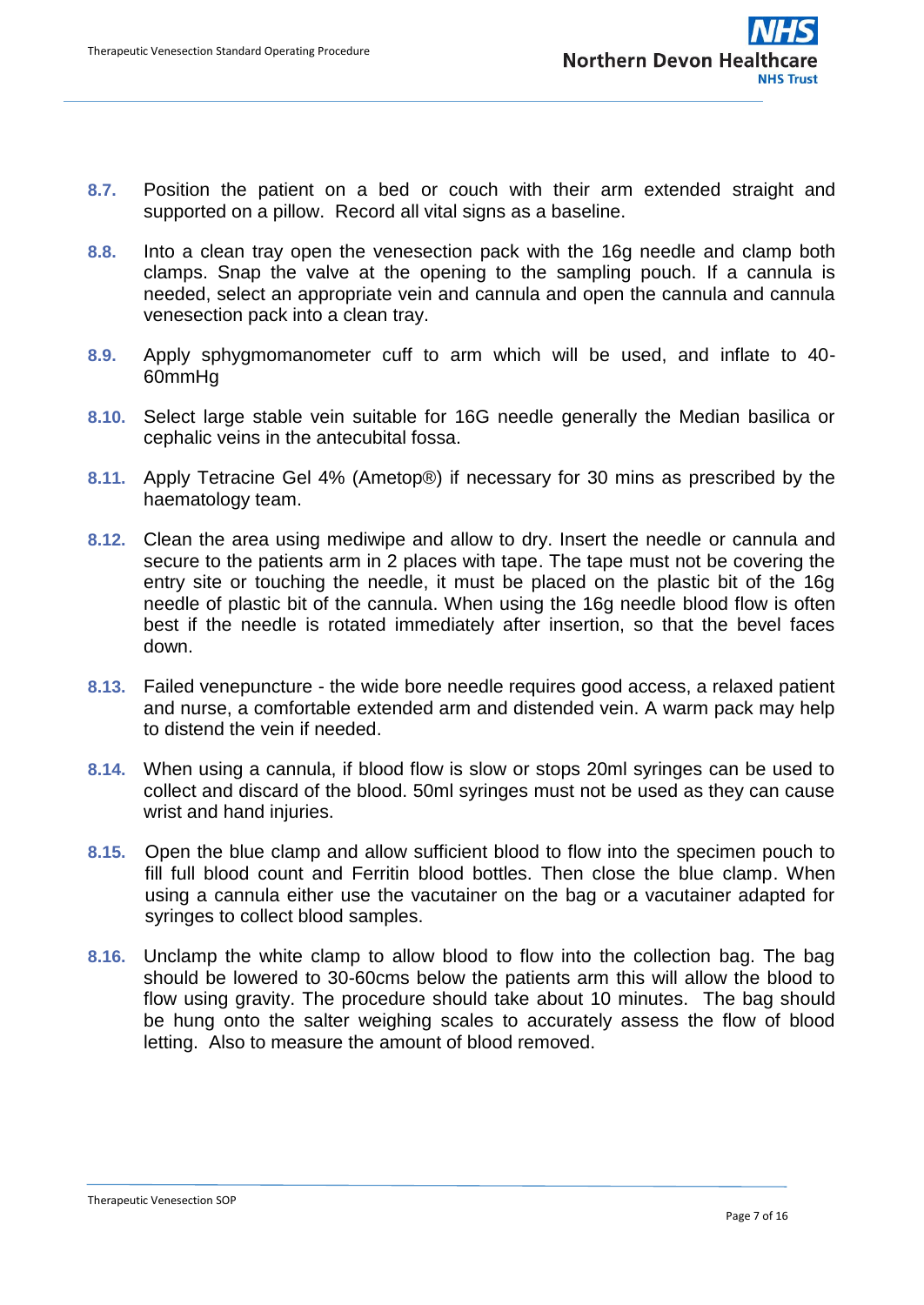- **8.17.** Slow blood flow check needle siting (revolving the needle so the bevel is not lodged on the inner surface of the vein is effective.) Check the sphygmomanometer cuff is still inflated, If no flow check the clamps on the tube and, check that the valve is broken to the specimen pouch. Blood flow may also be hindered by valves in the vein, pulling the needle or cannula slightly may restart blood flow.
- **8.18.** Monitor the flow and the patient as peripheral flow can sometimes be painful for patients. The procedure should take no longer than 20 minutes, after 20 minutes the procedure should be stopped and the patient bought back on a different day.
- **8.19.** Maintain the pressure of the cuff at 40-60mmHg to maintain good flow. Blood from patients with PRV may be more viscous than normal blood and therefore slower to flow and more likely to clot.
- **8.20.** When the bag is filled with approx. 400-500mls of blood using the Salter weighing scales the bag is clamped, the sphygmomanometer cuff is deflated and the needle is removed and light but constant pressure is applied to the venepuncture site using gauze.
- **8.21.** Patient may feel faint during or after the procedure always carry out the procedure with the patient on a bed or couch, occasionally the volume of blood removed with each venesection may need to be reduced, the patient may need to have Intravenous fluid replacement during the procedure and/or a more prolonged rest period post procedure.
- **8.22.** The needle is pulled back into the light blue guard from which it cannot be removed to prevent needle stick injury. The cannula should be removed while the bag is attached, unless the patient is experiencing problems (see section 9) then the cannula must stay in situ and the bag removed. All must be placed into a yellow lidded sharps bin as soon as removed.
- **8.23.** The patient should remain on the bed for 5 to 10 minutes following the procedure and their vital signs recorded again with any changes acted upon as needed.
- **8.24.** Observations should be recorded in the patient's notes which have been taken prior to and following the procedure, along with venepuncture site, volume of blood removed and any ill effects
- **8.25.** Dispose of all equipment as per hospital policy, label all blood bottles, and arrange next appointment. If the patients bloods are stable, ensure they have a blood form to have bloods taken before their next appointment.
- **8.26.** The patient should then sit in a chair for a tea, coffee or soft drink and for a packet of biscuits.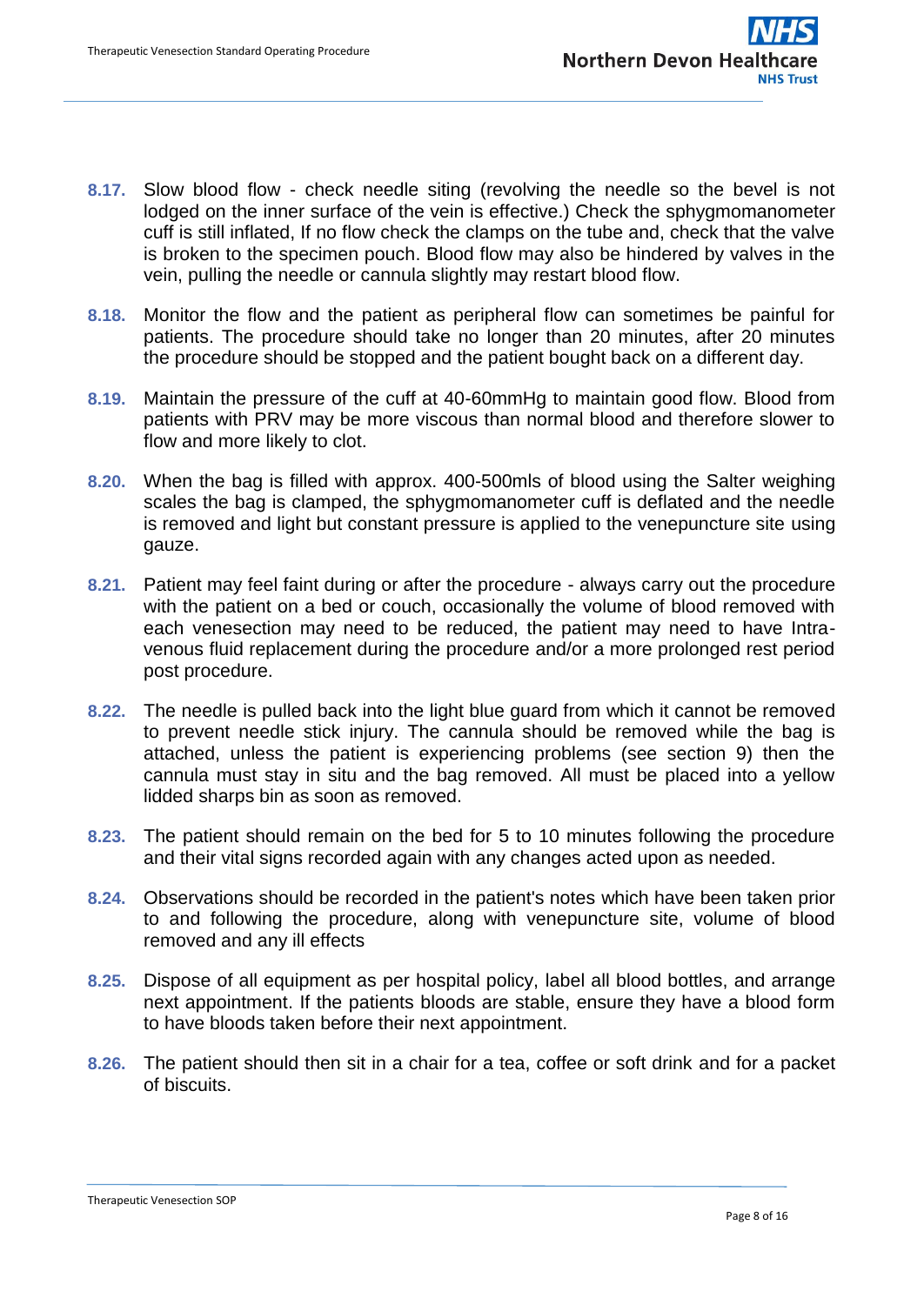- **8.27.** Check the venepuncture site for signs of bleeding; a large bore needle and much used veins can lead to leaking.
- **8.28.** The patient should be allowed home only when the nursing staff are satisfied that there are no after effects. e.g. feeling faint.
- **8.29.** The patients should be advised against strenuous activity and alcohol intake for the rest of the day. Advise the patient to stay well hydrated throughout the rest of the day.
- **8.30.** Documentation.

## <span id="page-8-0"></span>**9. Potential Problems**

If the patient faints during the procedure, terminate the venesection and call for help, tip the head of the bed or couch down until symptoms subside. Record a full set of observations. Contact medical staff if required.

Late faints – This is defined as faints occurring after the patient has left the building 30mins + after venesection. With medical staff, reconsider the role of further venesections.

Slow blood flow, ensure the patient has had plenty to drink prior to the procedure as this will help to increase blood flow. If after 3 attempts the procedure was not a success the patient should be bought back after a week, to allow for bruising to heal, to try again. Advise the patient to drink plenty in the time leading up to the venesection.

#### **10. References**

- <span id="page-8-1"></span>Baxter Healthcare www.baxterhealthcare.co.uk
- medline plus www.nlm.nih.gov
- medic8 www.medic8.com
- netdoctor www.netdoctor.co.uk

#### <span id="page-8-2"></span>**11. Associated Documentation**

- **11.1.** Northern Devon Healthcare NHS Trust Policies for :
	- Venesection Policy
	- Venesection workbook
	- Venesection competency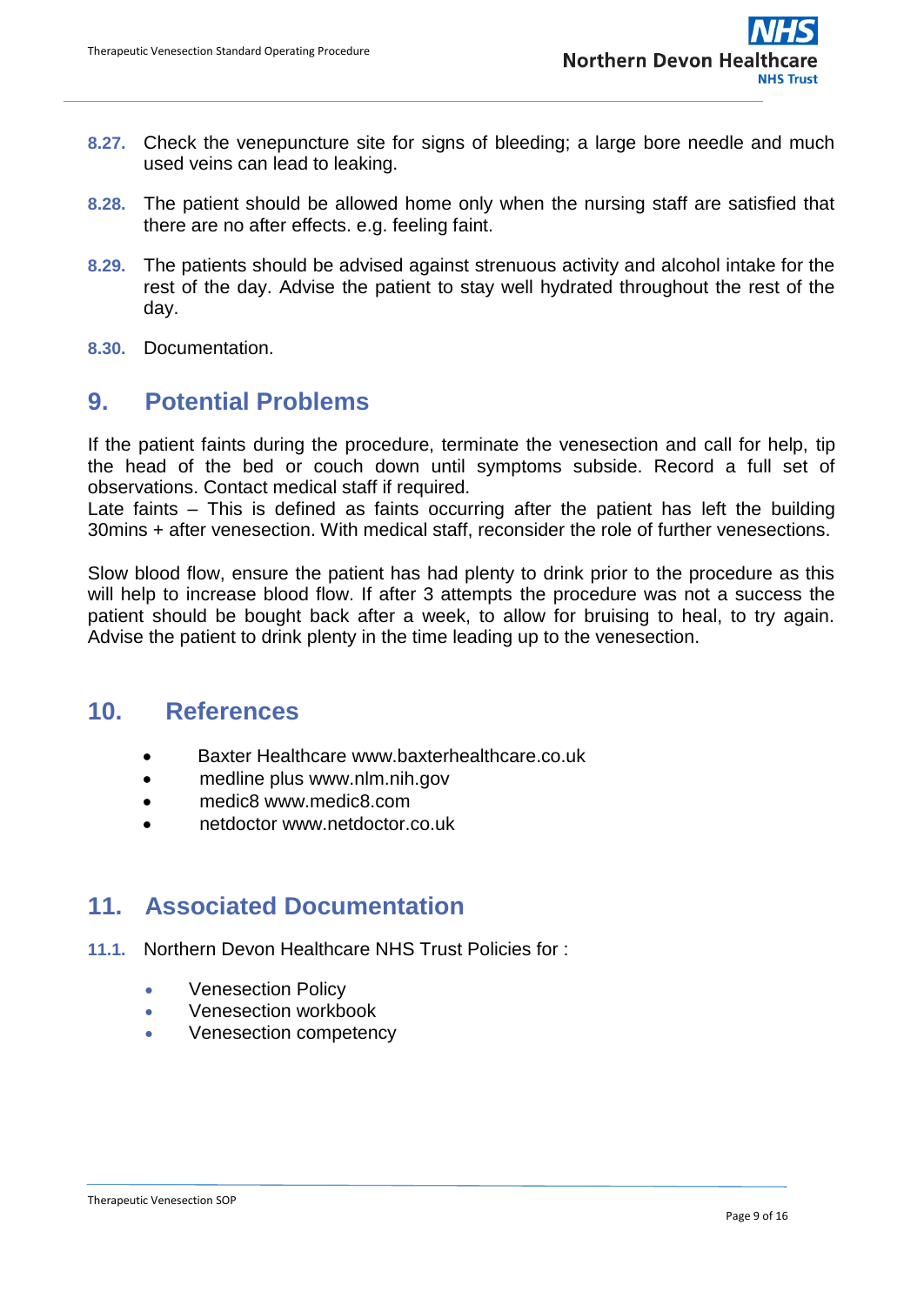# <span id="page-9-0"></span>**Appendix 1**

#### **Patient fainting escalation:**

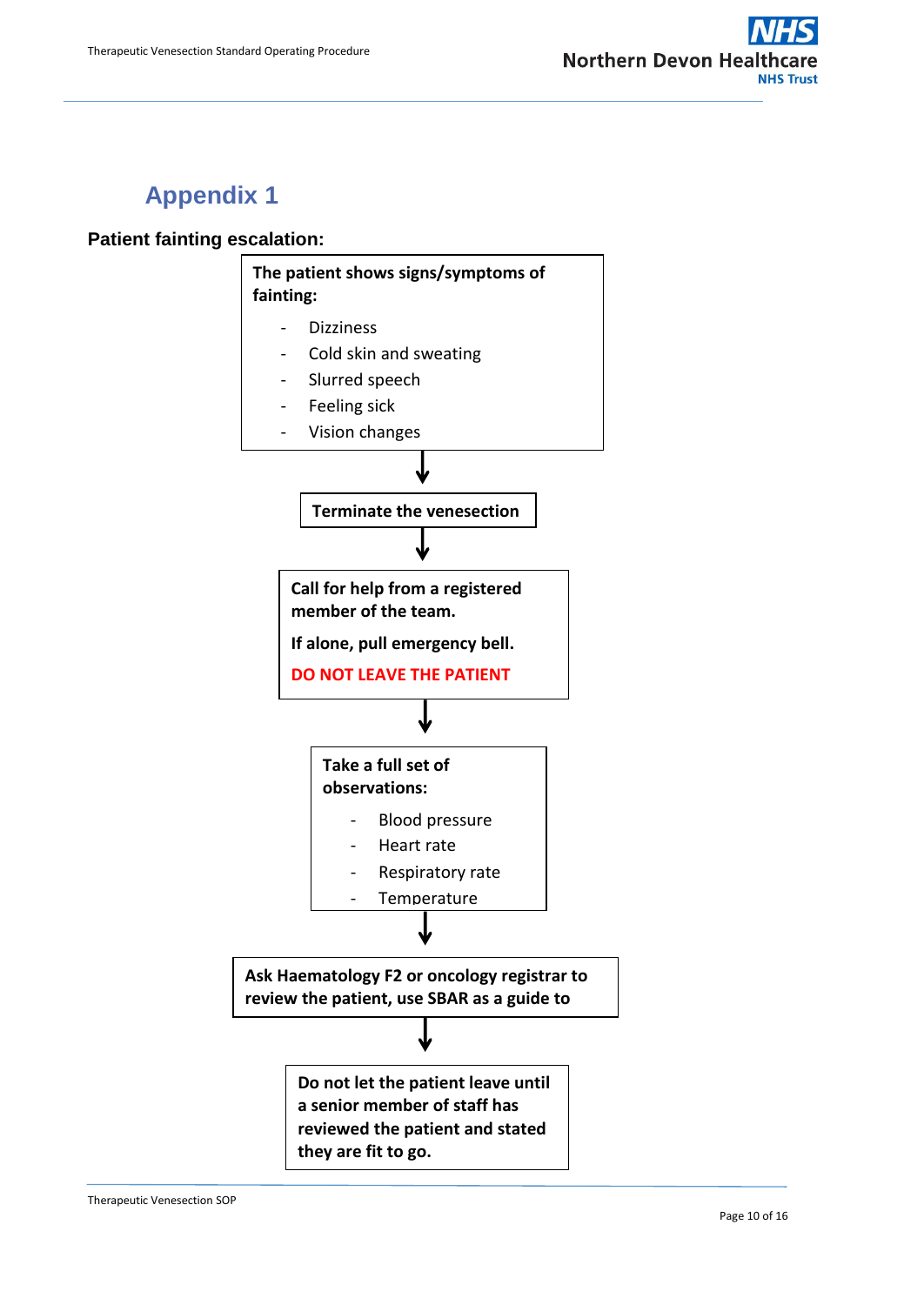## **Appendix 2: Venesection target communication**

<span id="page-10-0"></span>**Diagnosis:** ………………………………………..

**Consultant:** ……………………………………..

**For patients requiring regular venesections:**

Details on this communication paperwork may change, therefore this document should be used in conjunction with advice from the Haematology team.

#### **Target HCT/ Ferritin:** …………………………….

| <b>Date</b> | <b>Curre</b><br>nt HB | <b>Curren</b><br>t HCT/<br>Ferriti<br>$\mathsf{n}$ | Pre<br>Obs<br>taken<br>$\overline{?}$ | <b>Bloo</b><br>ds<br>taken<br>$\overline{?}$ | <b>Post</b><br>obs<br>taken<br>$\overline{?}$ | <b>Fluid</b><br>replacement<br>needed? | <b>Next apt</b><br>booked? | <b>Comments</b> |
|-------------|-----------------------|----------------------------------------------------|---------------------------------------|----------------------------------------------|-----------------------------------------------|----------------------------------------|----------------------------|-----------------|
|             |                       |                                                    |                                       |                                              |                                               |                                        |                            |                 |
|             |                       |                                                    |                                       |                                              |                                               |                                        |                            |                 |
|             |                       |                                                    |                                       |                                              |                                               |                                        |                            |                 |
|             |                       |                                                    |                                       |                                              |                                               |                                        |                            |                 |
|             |                       |                                                    |                                       |                                              |                                               |                                        |                            |                 |
|             |                       |                                                    |                                       |                                              |                                               |                                        |                            |                 |
|             |                       |                                                    |                                       |                                              |                                               |                                        |                            |                 |
|             |                       |                                                    |                                       |                                              |                                               |                                        |                            |                 |
|             |                       |                                                    |                                       |                                              |                                               |                                        |                            |                 |
|             |                       |                                                    |                                       |                                              |                                               |                                        |                            |                 |

**Demographic Label**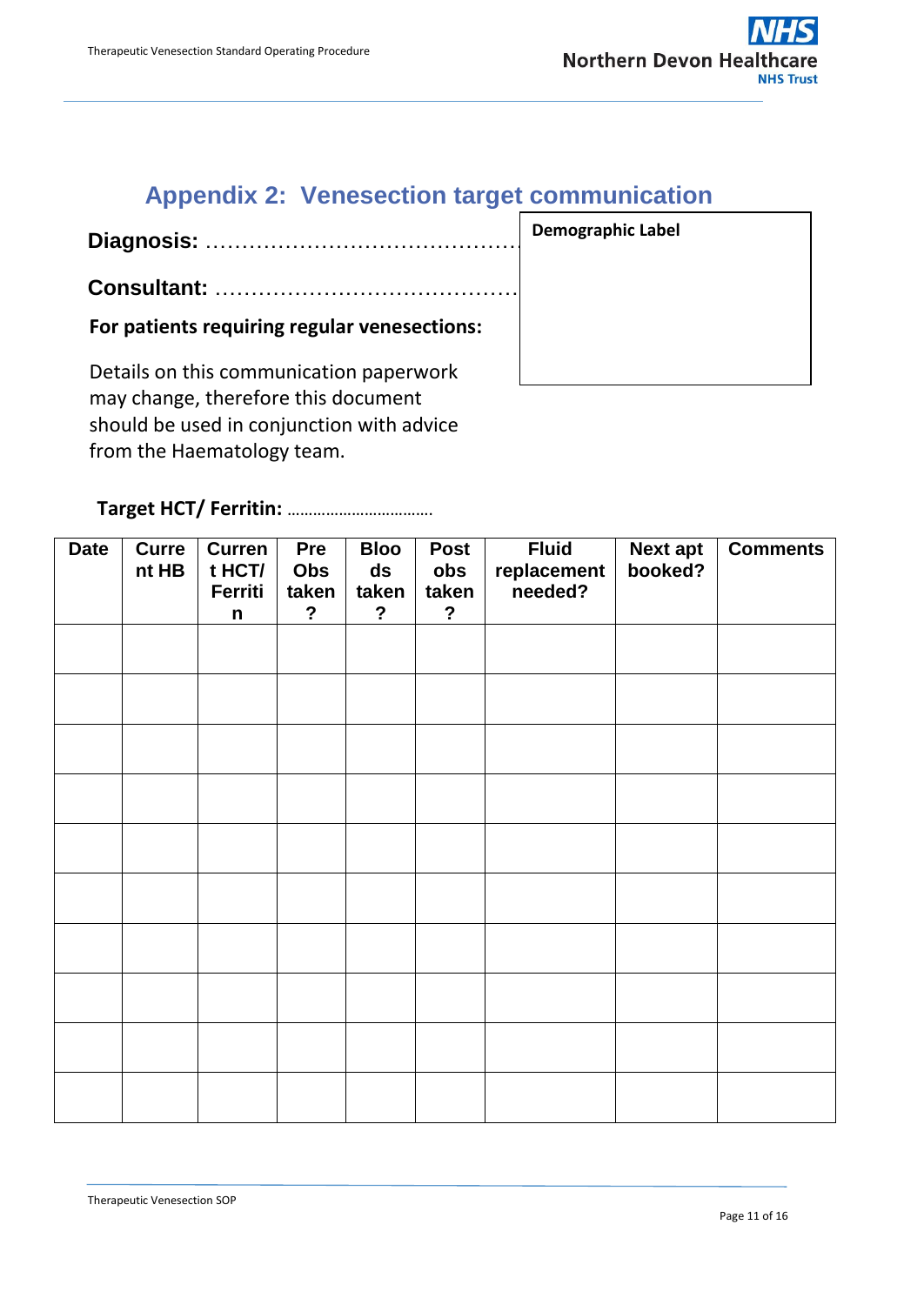| <b>Date</b> | <b>Curre</b><br>nt HB | <b>Curren</b><br>t HCT/ | Pre<br>Obs                   | <b>Bloo</b><br>$\boldsymbol{ds}$ | <b>Post</b><br>obs      | <b>Fluid</b><br>replacement<br>needed? | Next apt<br>booked? | <b>Comments</b> |
|-------------|-----------------------|-------------------------|------------------------------|----------------------------------|-------------------------|----------------------------------------|---------------------|-----------------|
|             |                       | Ferriti<br>n            | taken<br>$\ddot{\textbf{?}}$ | taken<br>$\ddot{\phantom{0}}$    | taken<br>$\overline{?}$ |                                        |                     |                 |
|             |                       |                         |                              |                                  |                         |                                        |                     |                 |
|             |                       |                         |                              |                                  |                         |                                        |                     |                 |
|             |                       |                         |                              |                                  |                         |                                        |                     |                 |
|             |                       |                         |                              |                                  |                         |                                        |                     |                 |
|             |                       |                         |                              |                                  |                         |                                        |                     |                 |
|             |                       |                         |                              |                                  |                         |                                        |                     |                 |
|             |                       |                         |                              |                                  |                         |                                        |                     |                 |
|             |                       |                         |                              |                                  |                         |                                        |                     |                 |
|             |                       |                         |                              |                                  |                         |                                        |                     |                 |
|             |                       |                         |                              |                                  |                         |                                        |                     |                 |
|             |                       |                         |                              |                                  |                         |                                        |                     |                 |
|             |                       |                         |                              |                                  |                         |                                        |                     |                 |
|             |                       |                         |                              |                                  |                         |                                        |                     |                 |
|             |                       |                         |                              |                                  |                         |                                        |                     |                 |
|             |                       |                         |                              |                                  |                         |                                        |                     |                 |
|             |                       |                         |                              |                                  |                         |                                        |                     |                 |
|             |                       |                         |                              |                                  |                         |                                        |                     |                 |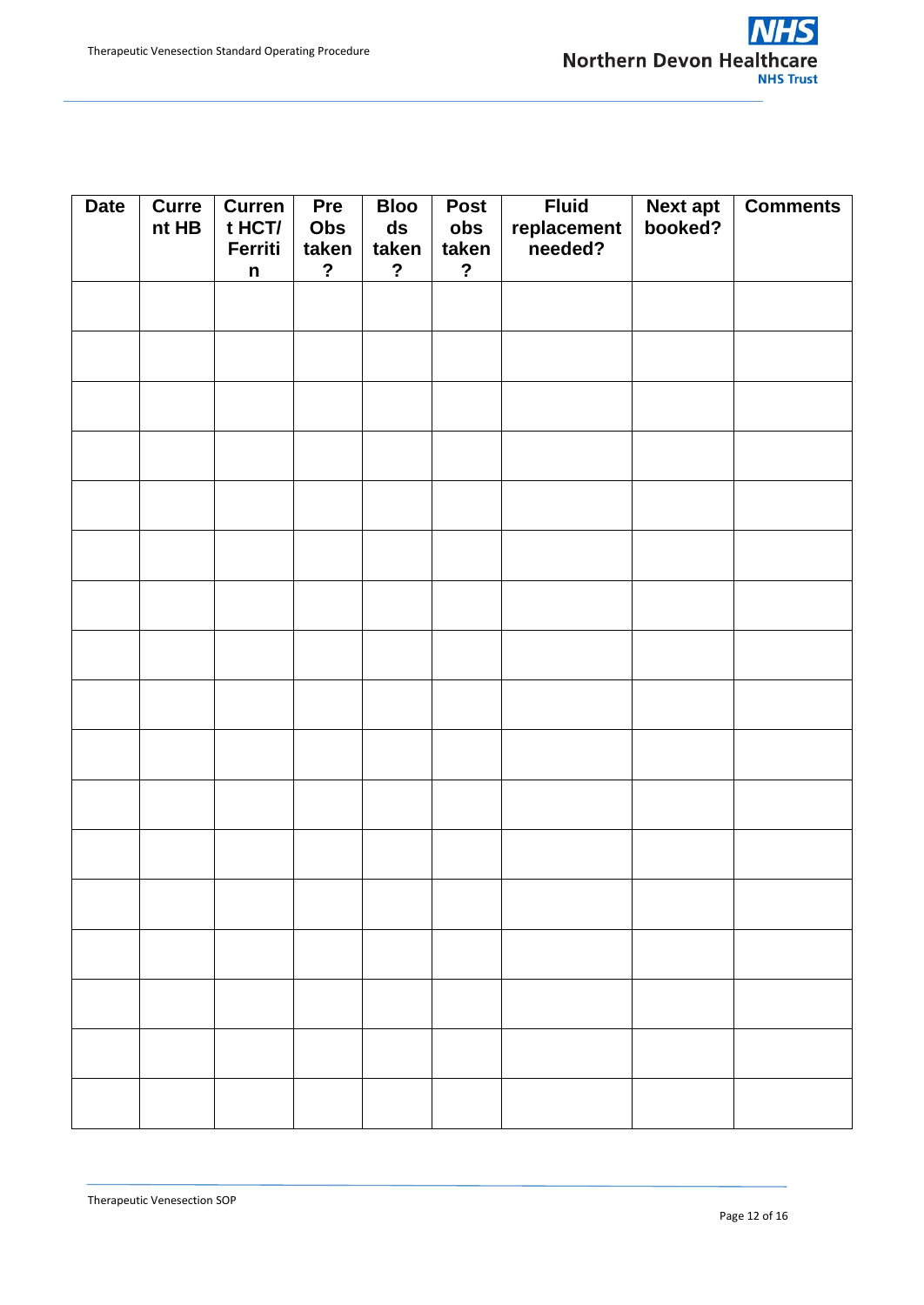## **Appendix 3**

## **ASSESSMENT OF CLINICAL COMPETENCY**

#### <span id="page-12-0"></span>**Competency:**

Procedure for Therapeutic Venesection

| Aim and Objectives:            | The practitioner is able to demonstrate supporting knowledge,<br>understanding and has been observed as competent at<br>Undertaking the Procedure for Therapeutic Venesection                                                                                                                                                                                                                                                  |  |  |  |
|--------------------------------|--------------------------------------------------------------------------------------------------------------------------------------------------------------------------------------------------------------------------------------------------------------------------------------------------------------------------------------------------------------------------------------------------------------------------------|--|--|--|
| <b>Training Prerequisite:</b>  | Prior to this assessment, the practitioner has successfully<br>completed the following:<br>Adequate shadowing of competency assessed practitioner<br>(Minimum of 10 patients)<br>Completed shadowing framework and bring to assessment<br>Read and understood SOP for therapeutic Venesections<br>Venepuncture eLearning on STAR<br>Practical session booked via STAR<br>Venepuncture and or Cannulation competency completion |  |  |  |
| Your responsibility:           | All staff should ensure that they keep their knowledge and skills up<br>to date by accessing up to date information through local policies,<br>standard operating procedures and guidance. It is the responsibility<br>of the individual to work within their own sphere of competence<br>relevant to their job role and to follow their Code of<br>Conduct/Standards of Proficiency                                           |  |  |  |
| Employee Signature/print name: |                                                                                                                                                                                                                                                                                                                                                                                                                                |  |  |  |

| <b>Policies and Procedures:</b>                                                      | Date policy read by<br>practitioner and<br><i>initials</i> |
|--------------------------------------------------------------------------------------|------------------------------------------------------------|
| <b>NDHT Standard Infection Control Precautions Policy</b>                            |                                                            |
| NDHT Performance of Therapeutic Venesection Standard Operating<br>Procedure / Policy |                                                            |
| NDHT Performance of Venepuncture Standard Operating Procedure                        |                                                            |
| NDHT Performance of Cannulation Standard Operating Procedure                         |                                                            |
| <b>NDHT Waste Management Policy</b>                                                  |                                                            |
| NDHT Management of Inoculation Injuries Policy                                       |                                                            |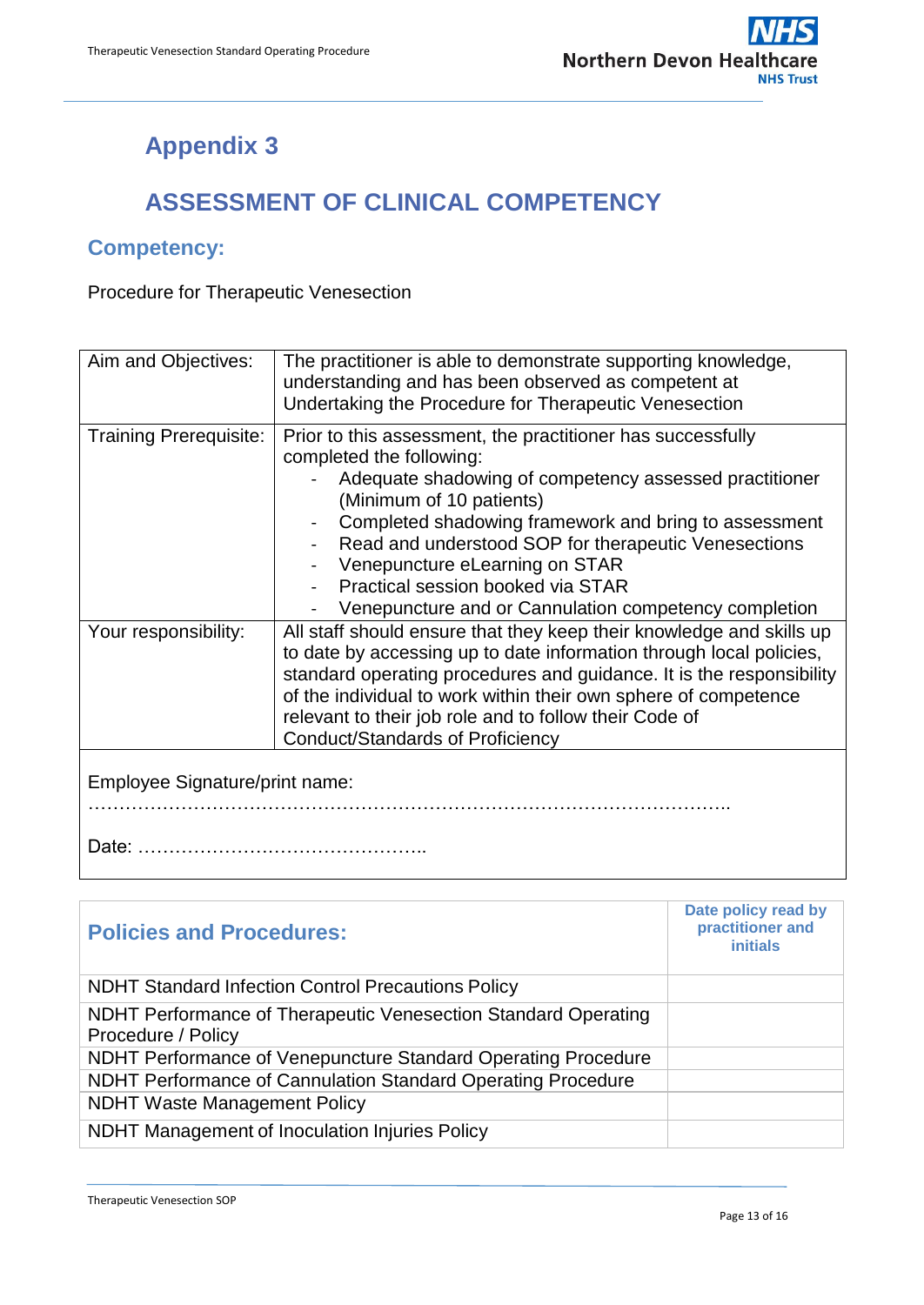

| NDHT Aseptic Techniques Policy            |  |
|-------------------------------------------|--|
| NDHT Consent Policy                       |  |
| <b>NDHT Patient Identification Policy</b> |  |

## **Competency Statement:**

The practitioner has been observed as competent in the task of a undertaking a Therapeutic Venesection on the date/s recorded below

| Underpinning knowledge and understanding required:                                                          | Date of assessment<br>and assessor initials |
|-------------------------------------------------------------------------------------------------------------|---------------------------------------------|
| What should you check before undertaking the therapeutic<br>Venesection?                                    |                                             |
| What solution should be used to prepare the skin prior to the<br>procedure?                                 |                                             |
| What techniques may be used to increase vein prominence? (Name<br>2 suitable techniques)                    |                                             |
| Which 3 veins in the ante-cubital fossa are suitable for venesection<br>from?                               |                                             |
| Which veins are suitable in the hand to cannulate if the ante-cubital fossa<br>isn't suitable?              |                                             |
| At what pressure should the sphygmomanometer cuff be applied?                                               |                                             |
| Where a Therapeutic Venesection should be carried out? Please<br>specify why?                               |                                             |
| What are the possible side effects and potential problems with<br>withdrawing blood rapidly from a patient? |                                             |
| Demonstrates an understanding of the relevant National and Local<br>policies (listed above)                 |                                             |

#### **Assessment of competency:**

| <b>Performance Criteria</b>                                                                                                                  | Date of assessment<br>and assessor initials |
|----------------------------------------------------------------------------------------------------------------------------------------------|---------------------------------------------|
| Determines the individuals need for Therapeutic Venesection and<br>challenges inappropriate requests                                         |                                             |
| Seeks clinical advice and support from an appropriate colleague                                                                              |                                             |
| when events or risks are beyond their level of competence                                                                                    |                                             |
| Obtains informed consent, offering appropriate information regarding<br>the procedure. If unable to gain consent to consider Mental Capacity |                                             |
| Assessment and best interest decision                                                                                                        |                                             |
| Follows guidance in SOP & policy to safely carry out procedure                                                                               |                                             |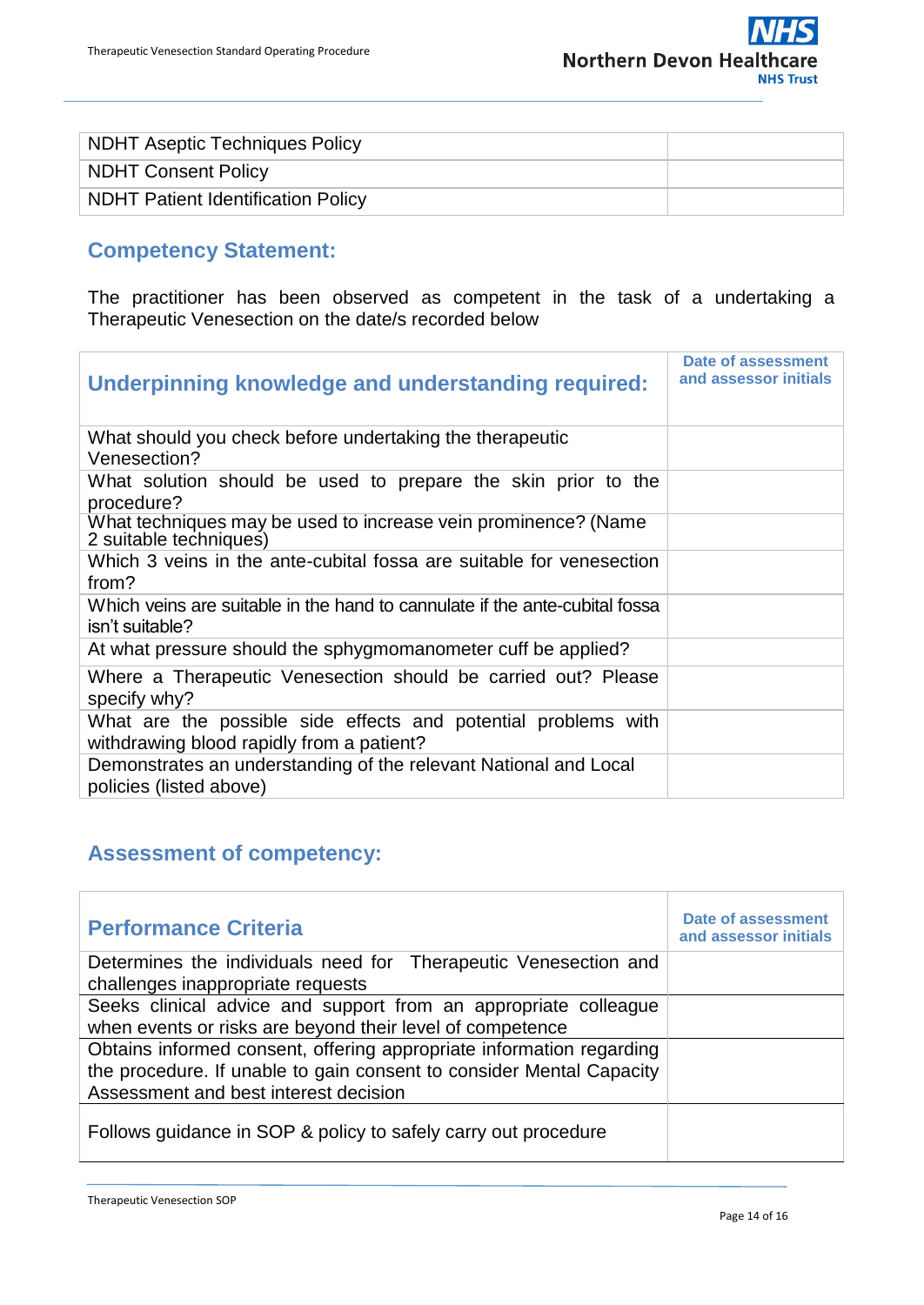

| Assessment of the patient, including:                                                                                        |  |  |  |  |  |
|------------------------------------------------------------------------------------------------------------------------------|--|--|--|--|--|
| <b>Blood results</b>                                                                                                         |  |  |  |  |  |
| <b>Patient notes</b><br>$\bullet$                                                                                            |  |  |  |  |  |
| <b>Clinical indication</b>                                                                                                   |  |  |  |  |  |
| (therapeutic range)                                                                                                          |  |  |  |  |  |
| <b>Blood pressure</b>                                                                                                        |  |  |  |  |  |
| Physical condition e.g. infection ?any recent infection<br>$\bullet$                                                         |  |  |  |  |  |
| Identifies all potential risks or complications associated with                                                              |  |  |  |  |  |
| venepuncture, canulation and venesection. State action to be taken                                                           |  |  |  |  |  |
| to minimise each of the above, and what action to take if they should<br>occur.                                              |  |  |  |  |  |
| Demonstrates knowledge of following in relation to venesection:                                                              |  |  |  |  |  |
| Range of blood tests required – diagnosis<br>$\bullet$                                                                       |  |  |  |  |  |
| Ability to select and prepare the appropriate equipment<br>$\bullet$                                                         |  |  |  |  |  |
| required                                                                                                                     |  |  |  |  |  |
| Safe and correct disposal of equipment                                                                                       |  |  |  |  |  |
| <b>Frequency of Venesection</b>                                                                                              |  |  |  |  |  |
| Demonstrates the ability to identify a suitable vein for a safe                                                              |  |  |  |  |  |
| venesection procedure                                                                                                        |  |  |  |  |  |
| Demonstrates correct technique in skin cleansing, safe needle                                                                |  |  |  |  |  |
| insertion and connection to appropriate equipment.<br>Understands the need for obtaining correct volume/weight of blood      |  |  |  |  |  |
| for procedure                                                                                                                |  |  |  |  |  |
| Applies appropriate dressing over venesection site following the                                                             |  |  |  |  |  |
| procedure                                                                                                                    |  |  |  |  |  |
| Demonstrates the correct labelling of samples and the relevant                                                               |  |  |  |  |  |
| forms.                                                                                                                       |  |  |  |  |  |
| Assesses patient's condition during procedure.                                                                               |  |  |  |  |  |
| Follows up with clinical observations - BP                                                                                   |  |  |  |  |  |
| Advises patient of immediate follow up care                                                                                  |  |  |  |  |  |
| Records information correctly in patients' documentation including<br>reporting effectively any adverse reaction recognised. |  |  |  |  |  |